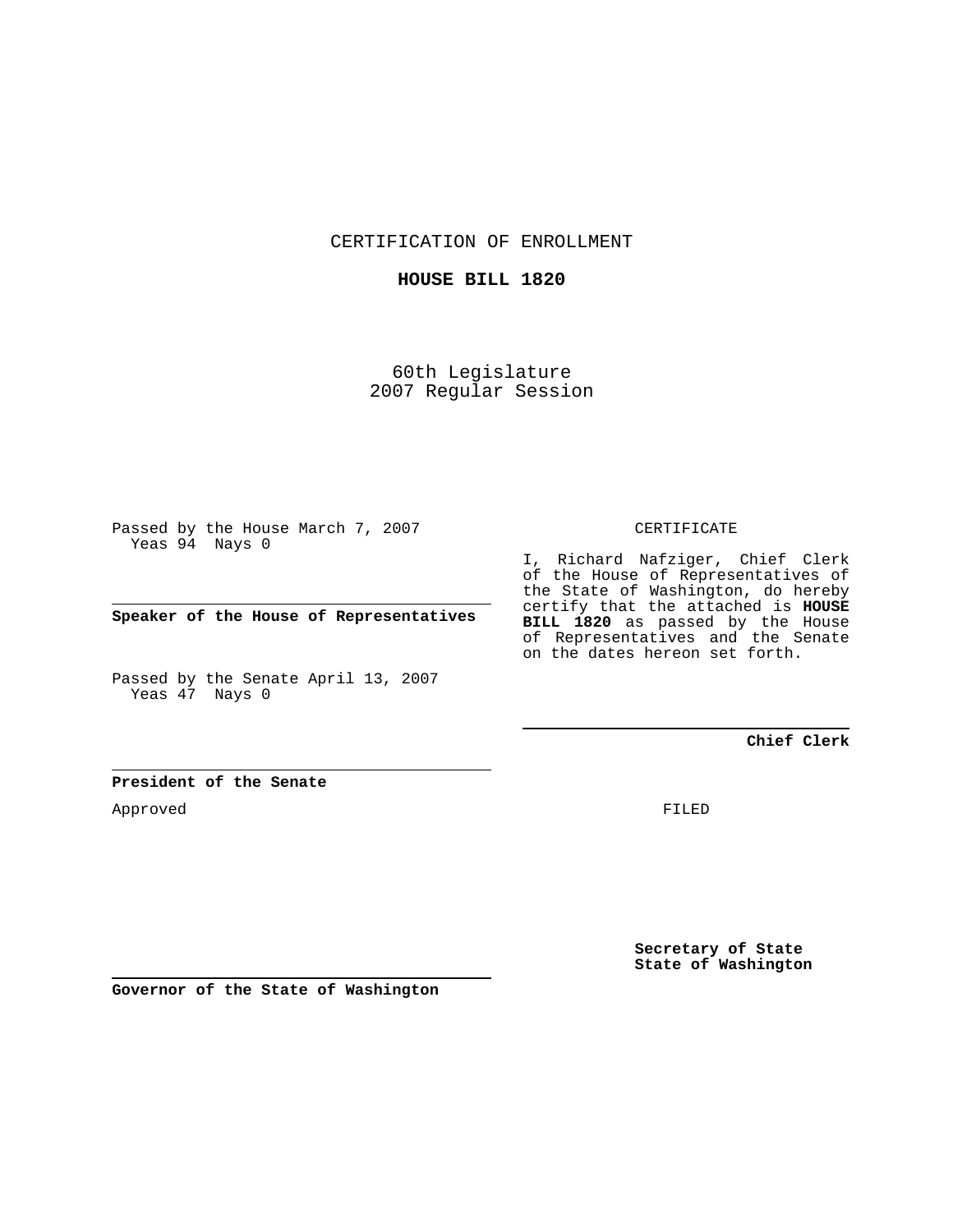# **HOUSE BILL 1820** \_\_\_\_\_\_\_\_\_\_\_\_\_\_\_\_\_\_\_\_\_\_\_\_\_\_\_\_\_\_\_\_\_\_\_\_\_\_\_\_\_\_\_\_\_

\_\_\_\_\_\_\_\_\_\_\_\_\_\_\_\_\_\_\_\_\_\_\_\_\_\_\_\_\_\_\_\_\_\_\_\_\_\_\_\_\_\_\_\_\_

Passed Legislature - 2007 Regular Session

**State of Washington 60th Legislature 2007 Regular Session**

**By** Representatives Dickerson, Hankins, Lovick, B. Sullivan, Simpson, Hasegawa and Moeller

Read first time 01/29/2007. Referred to Committee on Transportation.

 AN ACT Relating to reducing air pollution through the licensing and use of medium-speed electric vehicles; amending RCW 46.61.688; reenacting and amending RCW 46.04.320 and 46.61.687; adding a new section to chapter 46.04 RCW; adding a new section to chapter 46.61 RCW; prescribing penalties; and providing an effective date.

6 BE IT ENACTED BY THE LEGISLATURE OF THE STATE OF WASHINGTON:

 7 **Sec. 1.** RCW 46.04.320 and 2003 c 353 s 1 and 2003 c 141 s 2 are 8 each reenacted and amended to read as follows:

 "Motor vehicle" means every vehicle that is self-propelled and every vehicle that is propelled by electric power obtained from overhead trolley wires, but not operated upon rails. "Motor vehicle" includes a neighborhood electric vehicle as defined in RCW 46.04.357. 13 "Motor vehicle" includes a medium-speed electric vehicle as defined in 14 section 2 of this act. An electric personal assistive mobility device is not considered a motor vehicle. A power wheelchair is not considered a motor vehicle.

17 NEW SECTION. **Sec. 2.** A new section is added to chapter 46.04 RCW 18 to read as follows: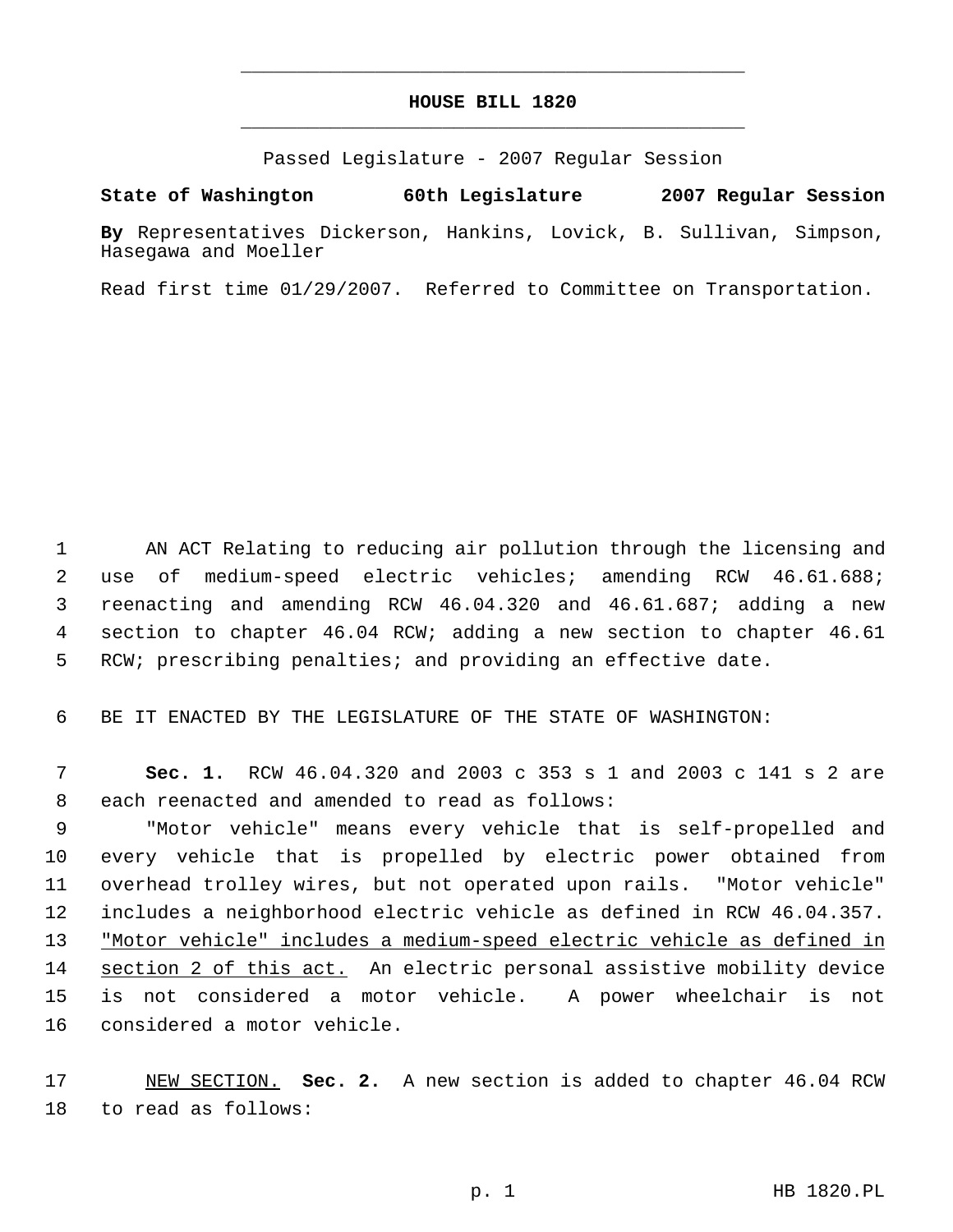"Medium-speed electric vehicle" means a self-propelled, electrically powered four-wheeled motor vehicle, equipped with a roll cage or crush-proof body design, whose speed attainable in one mile is more than thirty miles per hour but not more than thirty-five miles per hour and otherwise meets or exceeds the federal regulations set forth in 49 C.F.R. Sec. 571.500.

 NEW SECTION. **Sec. 3.** A new section is added to chapter 46.61 RCW to read as follows:

 (1) Except as provided in subsection (3) of this section, a person may operate a medium-speed electric vehicle upon a highway of this state having a speed limit of thirty-five miles per hour or less if:

 (a) The person does not operate a medium-speed electric vehicle upon state highways that are listed in chapter 47.17 RCW;

 (b) The person does not operate a medium-speed electric vehicle upon a highway of this state without first having obtained and having in full force and effect a current and proper vehicle license and display vehicle license number plates in compliance with chapter 46.16 RCW;

 (c) The person does not operate a medium-speed electric vehicle upon a highway of this state without first obtaining a valid driver's license issued to Washington residents in compliance with chapter 46.20 RCW;

 (d) The person does not operate a medium-speed electric vehicle subject to registration under chapter 46.16 RCW on a highway of this state unless the person is insured under a motor vehicle liability policy in compliance with chapter 46.30 RCW; and

 (e) The person operating a medium-speed electric vehicle does not cross a roadway with a speed limit in excess of thirty-five miles per hour, unless the crossing begins and ends on a roadway with a speed limit of thirty-five miles per hour or less and occurs at an intersection of approximately ninety degrees, except that the operator of a medium-speed electric vehicle must not cross an uncontrolled intersection of streets and highways that are part of the state highway system subject to Title 47 RCW unless that intersection has been authorized by local authorities under subsection (3) of this section.

 (2) Any person who violates this section commits a traffic infraction.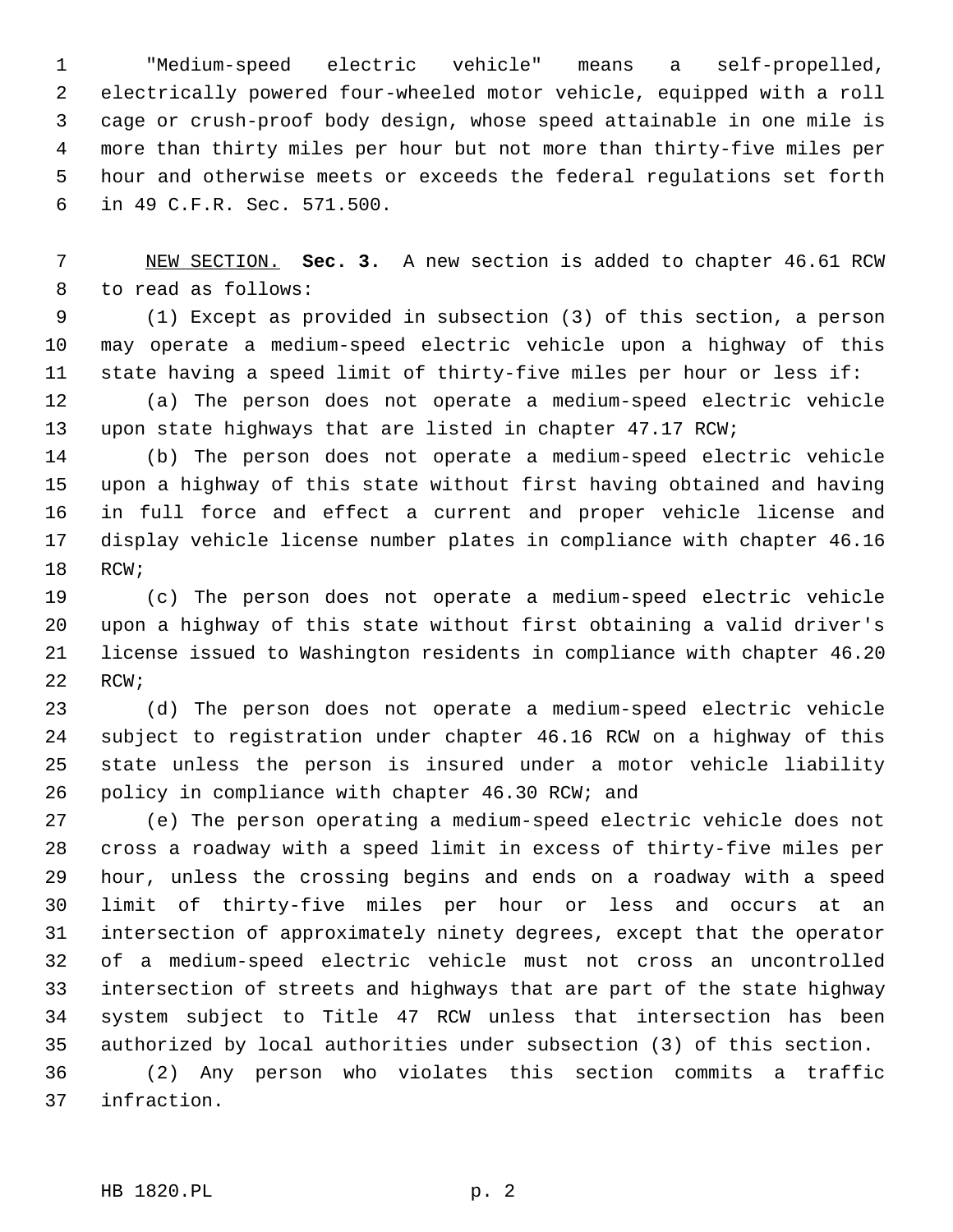(3) This section does not prevent local authorities, with respect to streets and highways under their jurisdiction and within the reasonable exercise of their police power, from regulating the operation of medium-speed electric vehicles on streets and highways under their jurisdiction by resolution or ordinance of the governing body, if the regulation is consistent with this title, except that:

 (a) Local authorities may not authorize the operation of medium- speed electric vehicles on streets and highways that are part of the state highway system subject to Title 47 RCW;

 (b) Local authorities may not prohibit the operation of medium- speed electric vehicles upon highways of this state having a speed 12 limit of thirty-five miles per hour or less; and

 (c) Local authorities may not establish requirements for the registration and licensing of medium-speed electric vehicles.

 **Sec. 4.** RCW 46.61.687 and 2005 c 415 s 1 and 2005 c 132 s 1 are each reenacted and amended to read as follows:

 (1) Whenever a child who is less than sixteen years of age is being transported in a motor vehicle that is in operation and that is required by RCW 46.37.510 to be equipped with a safety belt system in a passenger seating position, or is being transported in a neighborhood 21 electric vehicle or medium-speed electric vehicle that is in operation, the driver of the vehicle shall keep the child properly restrained as follows:

 (a) A child must be restrained in a child restraint system, if the passenger seating position equipped with a safety belt system allows sufficient space for installation, until the child is eight years old, unless the child is four feet nine inches or taller. The child restraint system must comply with standards of the United States department of transportation and must be secured in the vehicle in accordance with instructions of the vehicle manufacturer and the child restraint system manufacturer.

 (b) A child who is eight years of age or older or four feet nine inches or taller shall be properly restrained with the motor vehicle's safety belt properly adjusted and fastened around the child's body or an appropriately fitting child restraint system.

(c) The driver of a vehicle transporting a child who is under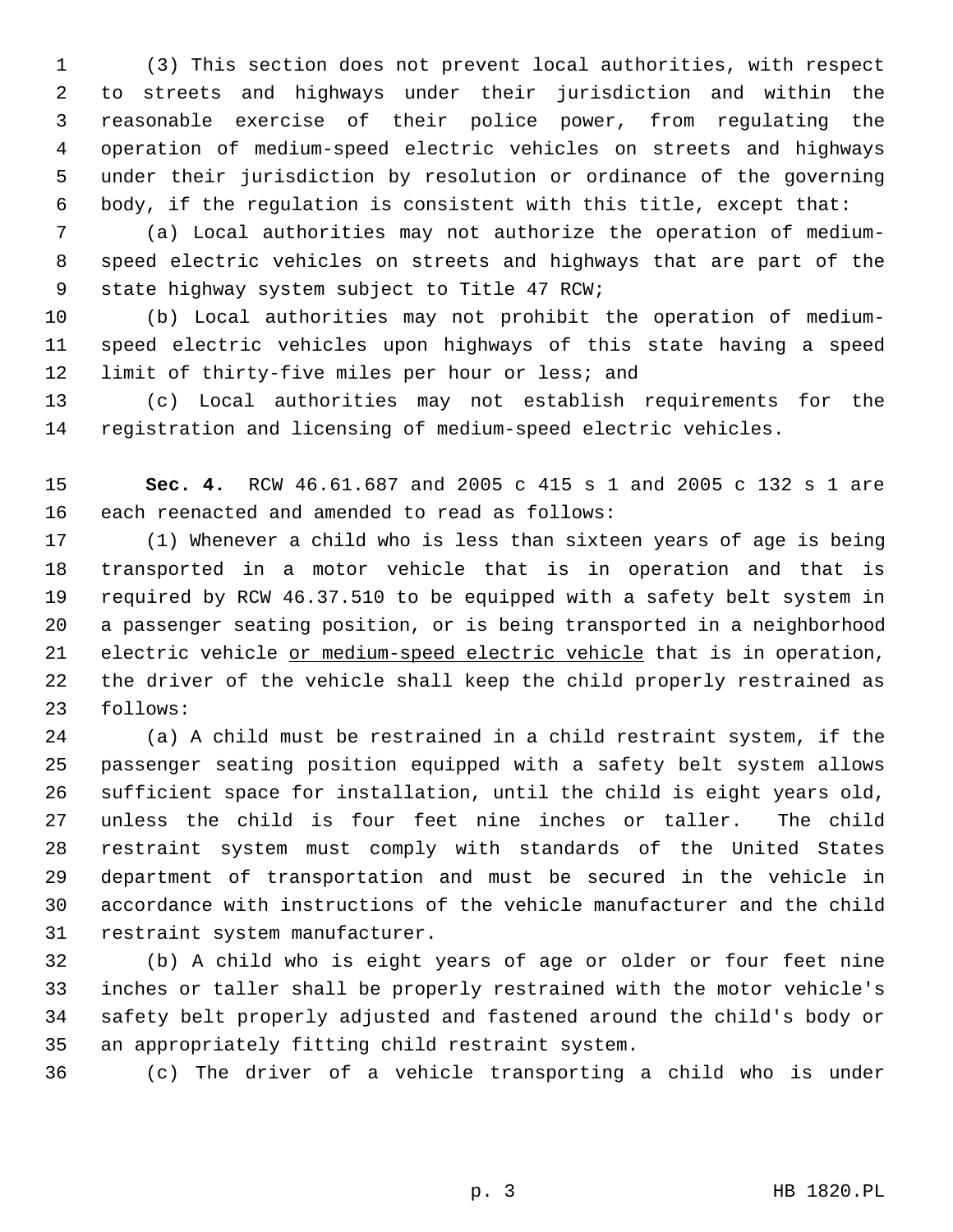thirteen years old shall transport the child in the back seat positions in the vehicle where it is practical to do so.

 (2) Enforcement of subsection (1) of this section is subject to a visual inspection by law enforcement to determine if the child restraint system in use is appropriate for the child's individual height, weight, and age. The visual inspection for usage of a child restraint system must ensure that the child restraint system is being used in accordance with the instruction of the vehicle and the child restraint system manufacturers. The driver of a vehicle transporting a child who is under thirteen years old shall transport the child in the back seat positions in the vehicle where it is practical to do so.

 (3) A person violating subsection (1) of this section may be issued a notice of traffic infraction under chapter 46.63 RCW. If the person to whom the notice was issued presents proof of acquisition of an approved child passenger restraint system or a child booster seat, as appropriate, within seven days to the jurisdiction issuing the notice and the person has not previously had a violation of this section dismissed, the jurisdiction shall dismiss the notice of traffic infraction.

 (4) Failure to comply with the requirements of this section shall not constitute negligence by a parent or legal guardian. Failure to use a child restraint system shall not be admissible as evidence of negligence in any civil action.

 (5) This section does not apply to: (a) For hire vehicles, (b) vehicles designed to transport sixteen or less passengers, including the driver, operated by auto transportation companies, as defined in RCW 81.68.010, (c) vehicles providing customer shuttle service between parking, convention, and hotel facilities, and airport terminals, and (d) school buses.

 (6) As used in this section, "child restraint system" means a child passenger restraint system that meets the Federal Motor Vehicle Safety Standards set forth in 49 C.F.R. 571.213.

 (7) The requirements of subsection (1) of this section do not apply in any seating position where there is only a lap belt available and the child weighs more than forty pounds.

 (8)(a) Except as provided in (b) of this subsection, a person who has a current national certification as a child passenger safety technician and who in good faith provides inspection, adjustment, or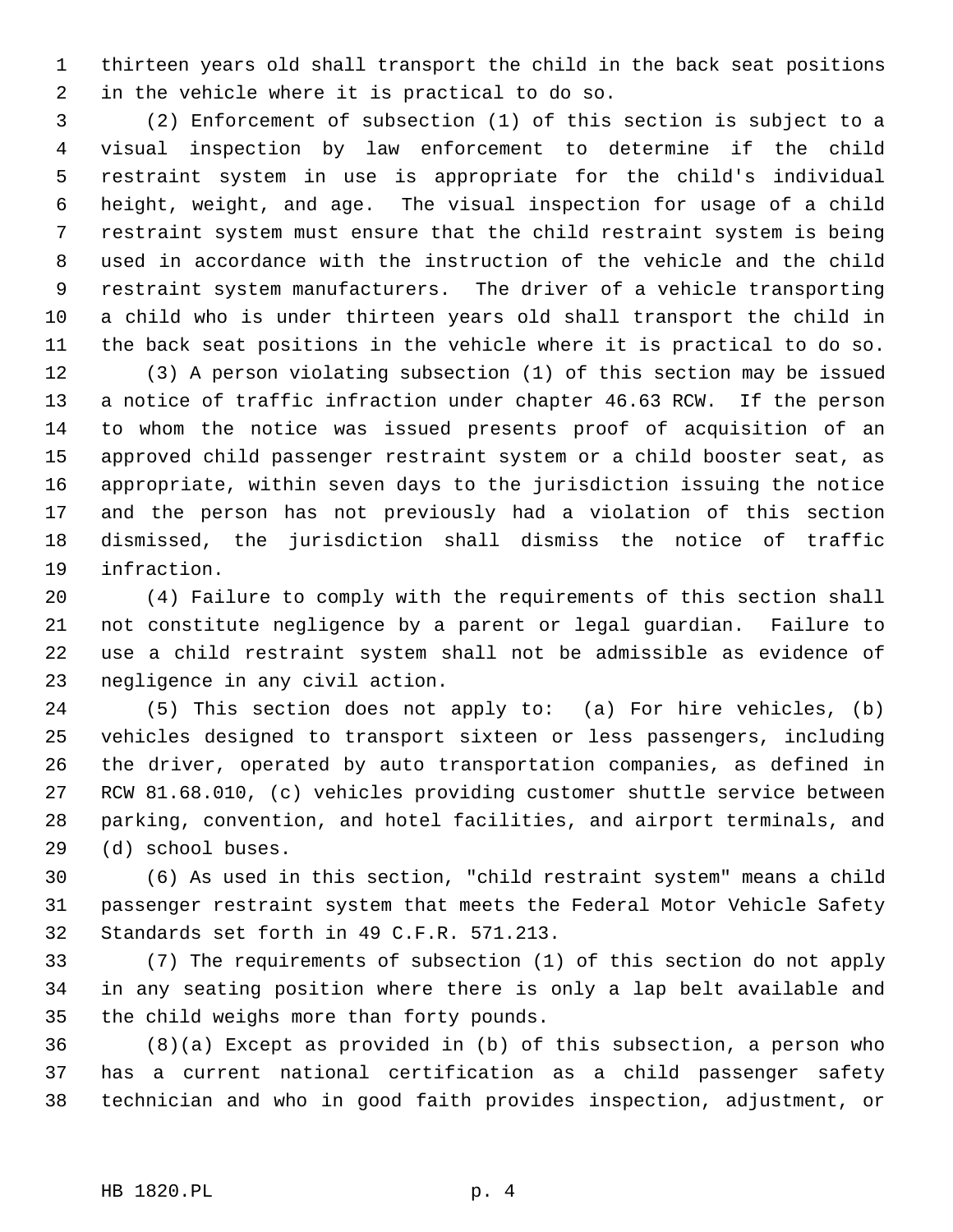educational services regarding child passenger restraint systems is not liable for civil damages resulting from any act or omission in providing the services, other than acts or omissions constituting gross negligence or willful or wanton misconduct.

 (b) The immunity provided in this subsection does not apply to a certified child passenger safety technician who is employed by a retailer of child passenger restraint systems and who, during his or her hours of employment and while being compensated, provides inspection, adjustment, or educational services regarding child passenger restraint systems.

 **Sec. 5.** RCW 46.61.688 and 2003 c 353 s 4 are each amended to read as follows:

 (1) For the purposes of this section, the term "motor vehicle" includes:

 (a) "Buses," meaning motor vehicles with motive power, except 16 trailers, designed to carry more than ten passengers;

 (b) "Multipurpose passenger vehicles," meaning motor vehicles with motive power, except trailers, designed to carry ten persons or less that are constructed either on a truck chassis or with special features for occasional off-road operation;

 (c) "Neighborhood electric vehicle," meaning a self-propelled, electrically powered four-wheeled motor vehicle whose speed attainable in one mile is more than twenty miles per hour and not more than twenty-five miles per hour and conforms to federal regulations under 25 ((<del>Title</del>)) 49 C.F.R. ((Part)) Sec. 571.500;

 (d) "Medium-speed electric vehicle" meaning a self-propelled, electrically powered four-wheeled motor vehicle, equipped with a roll cage or crush-proof body design, whose speed attainable in one mile is more than thirty miles per hour but not more than thirty-five miles per hour and otherwise meets or exceeds the federal regulations set forth in 49 C.F.R. Sec. 571.500;

 (e) "Passenger cars," meaning motor vehicles with motive power, except multipurpose passenger vehicles, motorcycles, or trailers, designed for carrying ten passengers or less; and

35  $((\text{+e})^*)$  (f) "Trucks," meaning motor vehicles with motive power, except trailers, designed primarily for the transportation of property.